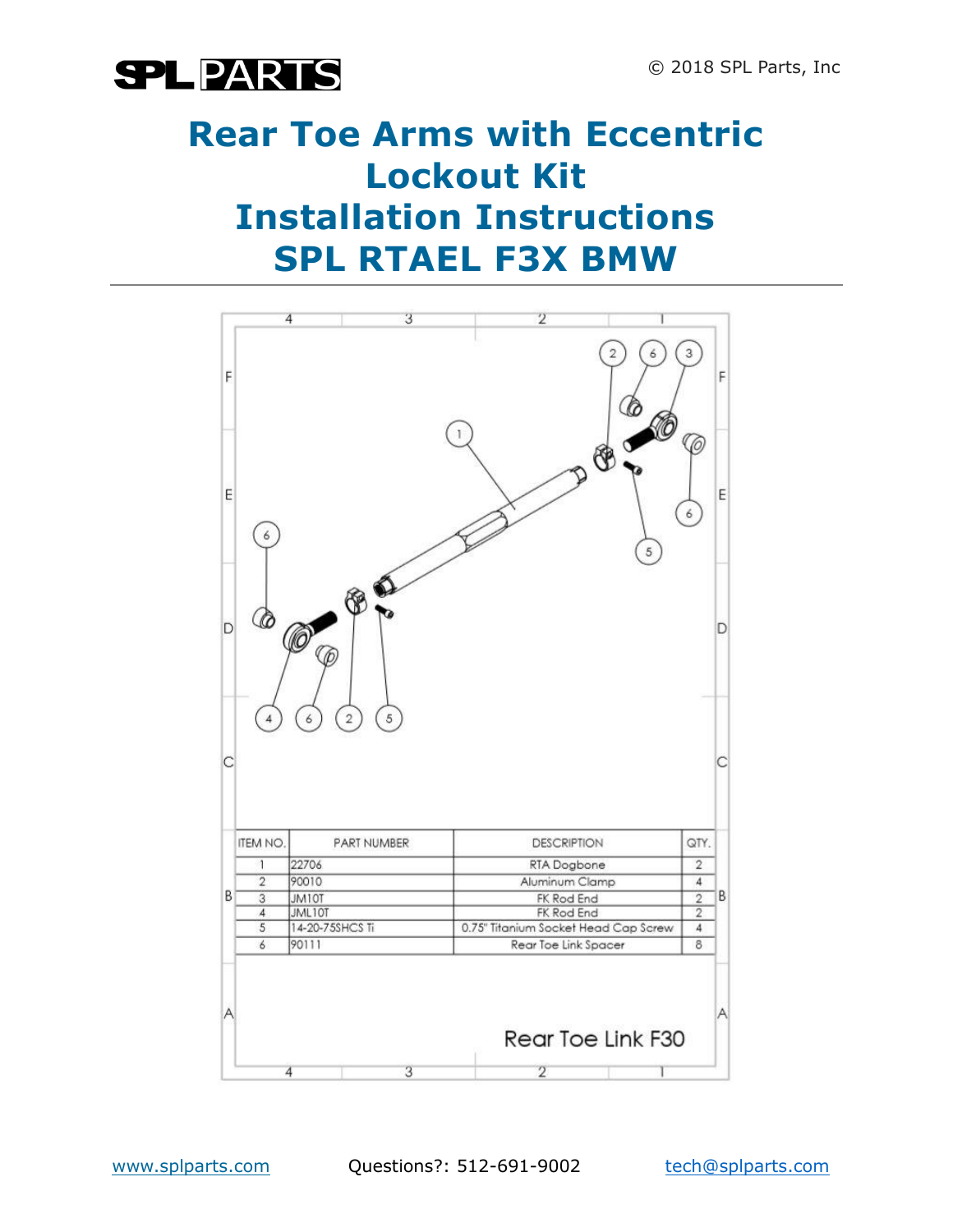## **SPLPARTS**



Thank you for your purchase of this SPL Parts performance suspension product. Please follow these instructions exactly to ensure that the product is able to function to the best of its ability, and you can achieve the most performance out of your vehicle.

#### **TOOLS NEEDED:**

18mm socket and wrench 19mm Socket 3/16 allen wrench

- 1. Remove the OEM arm (18mm bolts).
- 2. Set SPL Parts Rear Toe Arm next to the OEM arm. Use the bolts through the stock arm to set the SPL Parts Arm to the exact length of the OEM arm ensuring equal thread engagement on both ends. **Note:** the groove on one side of the arm to indicate the left hand threaded side.

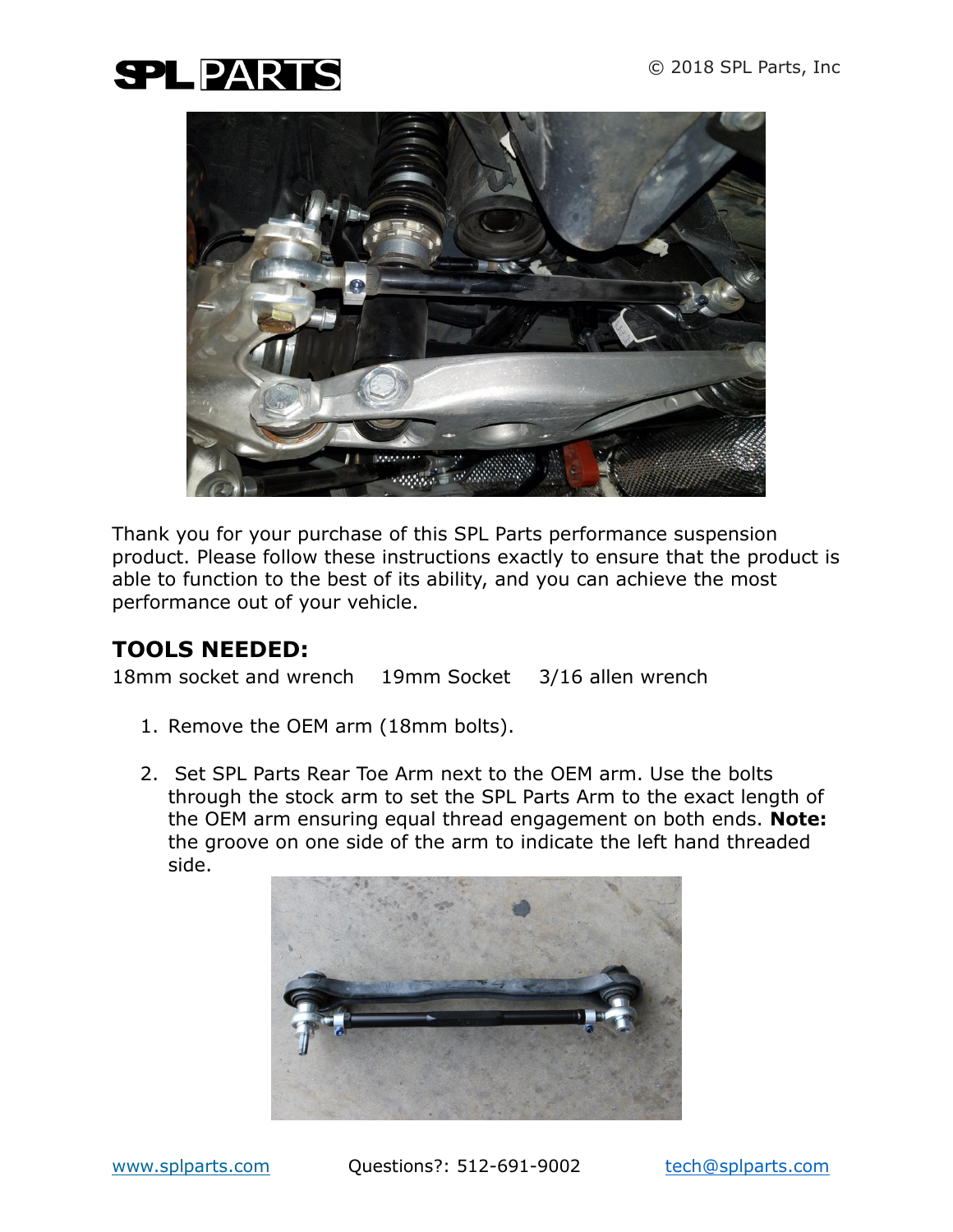# **SPLPARTS**



3. Install the provided Eccentric Lockout Washers in the subframe. They should fit between the two grooves in the subframe and prevent the bolt from moving.

4. Install the SPL Parts Arm using OEM hardware at knuckle and the provided nut (18mm) and bolt (19mm) at the subframe and tighten them to 73.7 **ft. lbs.** (100 N/M). **DO NOT OVERTORQUE!** *SPL Parts is not liable for any issues due to overtorque.*

5. Set toe and tighten the Blue

Titanium Socket Head Caps Screws (7) to 150 **IN. lbs**. with a 3/16 allen wrench.

- 6. Have your car professionally aligned as it is nearly impossible to replicate the original settings. Take your vehicle to an alignment shop, and bring these instructions with you to ensure that the arm is adjusted correctly.
- 7. Be safe and enjoy your new upgrade!

### **ONE-YEAR LIMITED WARRANTY AND DISCLAIMER**

*All SPL brand products are intended for Off Road Use Only and carry a one year limited warranty. See below for details. All other branded products carry their respective manufacturer warranty.*

*SPL PRO suspension products warranted to be free of defects in material and workmanship for one (1) year from the date of purchase.*

*If a product fails to meet specifications, SPL PARTS INC will, at its election, repair, replace, or make appropriate adjustment, if SPL PARTS INC determines to its satisfaction that the product is defective in material or workmanship, i.e. contains a defect arising out of the manufacture of the product and not a defect caused by other circumstances, including, but not limited to accident, misuse, abuse, unforeseeable use, neglect, alteration, improper installation, improper adjustment, improper repair, or failure caused by other equipment or interaction with other equipment. SPL PARTS INC is not responsible for labor charges, removal charges, installation, or other incidental or consequential costs. In no event shall the liability of SPL*